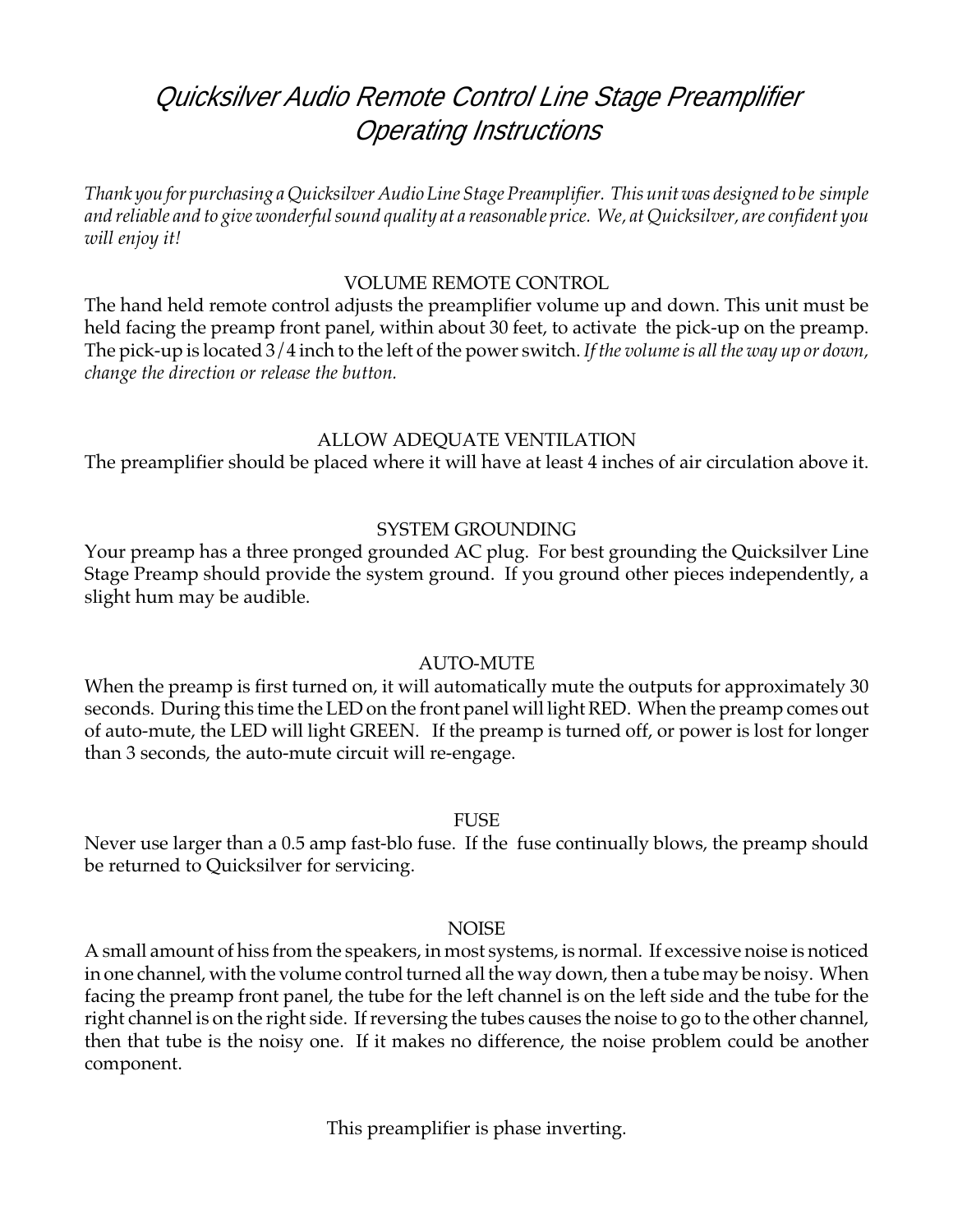Back of Preamp:



Front of Preamp: